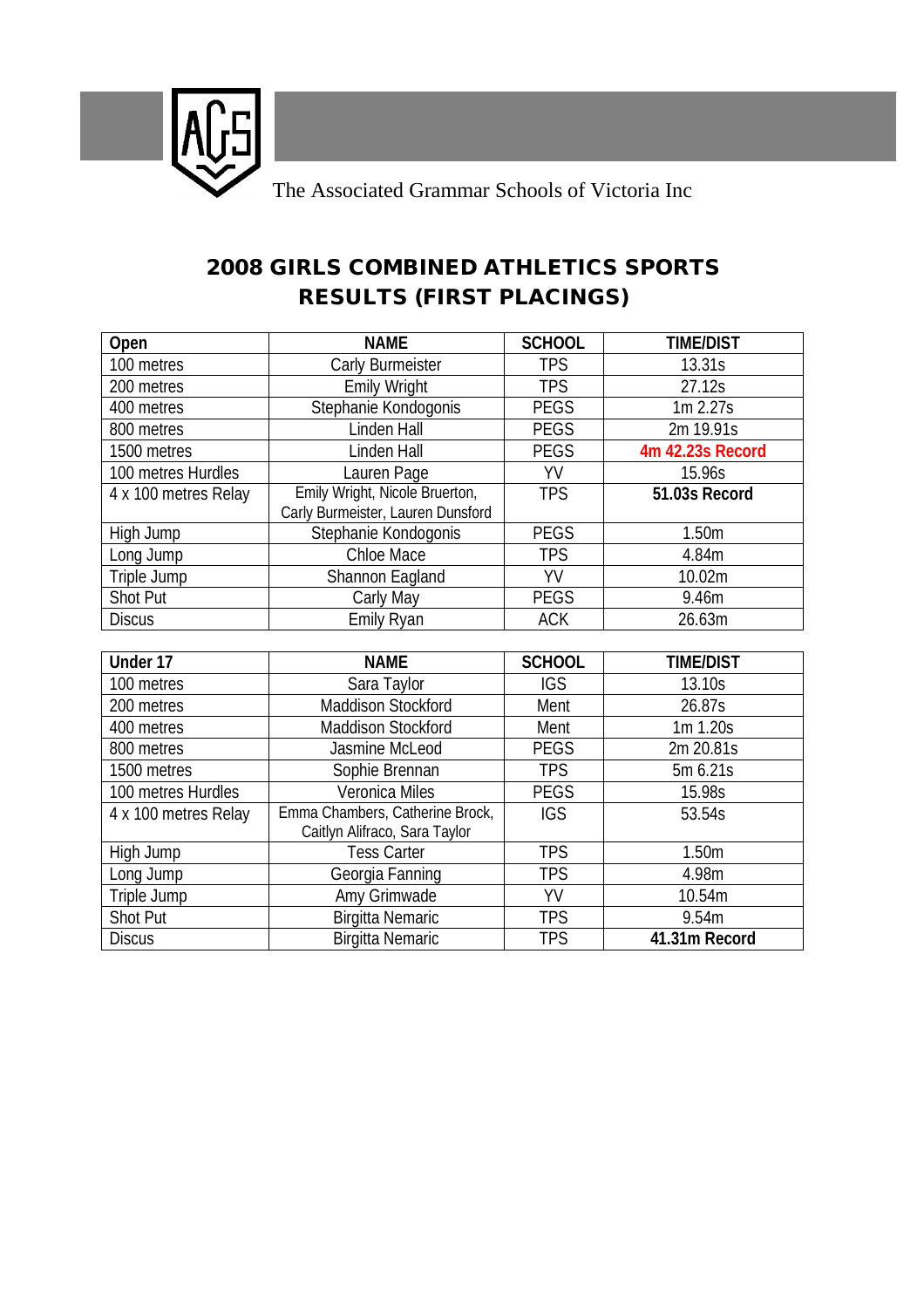

## The Associated Grammar Schools of Victoria Inc

| Under 16             | <b>NAME</b>                                                                 | <b>SCHOOL</b> | <b>TIME/DIST</b> |
|----------------------|-----------------------------------------------------------------------------|---------------|------------------|
| 100 metres           | Chelsea Quilty                                                              | YV            | 13.10s           |
| 200 metres           | Rachael Radin                                                               | <b>TPS</b>    | 27.61s           |
| 400 metres           | Celeste White                                                               | <b>ACK</b>    | $1m$ 3.21s       |
| 800 metres           | Rachael Radin                                                               | <b>TPS</b>    | 2m 28.53s        |
| 1500 metres          | Rebekah Matulis                                                             | <b>TPS</b>    | 5m 22.57s        |
| 90 metres Hurdles    | Adele Beckwith                                                              | <b>TPS</b>    | 15.91s           |
| 4 x 100 metres Relay | Rachel Young, Natasha Collins,                                              | YV            | 54.51s           |
|                      | Emily Waugh, Chelsea Quilty                                                 |               |                  |
| High Jump            | <b>Melissa Maizels</b>                                                      | YV            | 1.42m            |
| Long Jump            | Chelsea Quilty                                                              | YV            | 4.70m            |
| Triple Jump          | Alexandra Consiglio                                                         | <b>PEGS</b>   | 10.12m           |
| Shot Put             | Heidi Kitt                                                                  | <b>TPS</b>    | 8.60m            |
| <b>Discus</b>        | Rachael Radin                                                               | <b>TPS</b>    | 25.44m           |
|                      |                                                                             |               |                  |
| Under 15             | <b>NAME</b>                                                                 | <b>SCHOOL</b> | <b>TIME/DIST</b> |
| 100 metres           | Gabrielle Jeffrey                                                           | <b>PEGS</b>   | 13.30s           |
| 200 metres           | Gabrielle Jeffrey                                                           | <b>PEGS</b>   | 27.09s           |
| 400 metres           | Tareena Little                                                              | YV            | 1m 3.95s         |
| 800 metres           | <b>Connor Gist</b>                                                          | YV            | 2m 28.12s        |
| 1500 metres          | <b>Connor Gist</b>                                                          | YV            | 5m 20.49s        |
| 90 metres Hurdles    | <b>Brooke Walter</b>                                                        | YV            | 15.41s           |
| 4 x 100 metres Relay | Chelsea Ross, Gabrielle Jeffrey,<br>Madelina Deliopoulos, Sarah Martiniello | <b>PEGS</b>   | 54.84s           |
| High Jump            | Samara Stephens                                                             | <b>TPS</b>    | 1.46m            |
| Long Jump            | Sarah Martiniello                                                           | <b>PEGS</b>   | 4.54m            |
| Triple Jump          | Laura Priestley                                                             | <b>TPS</b>    | 9.18m            |
| Shot Put             | Chelsea Ross                                                                | <b>PEGS</b>   | 11.58m Record    |
| <b>Discus</b>        | Chelsea Ross                                                                | <b>PEGS</b>   | 32.66m Record    |
|                      |                                                                             |               |                  |
| Under 14             | <b>NAME</b>                                                                 | <b>SCHOOL</b> | <b>TIME/DIST</b> |
| 100 metres           | Monique Butler                                                              | <b>IGS</b>    | 13.11s           |
| 200 metres           | Monique Butler                                                              | IGS           | 26.90s Record    |
| 400 metres           | <b>Brooke West</b>                                                          | YV            | 1m 5.04s         |
| 800 metres           | Tareena Little                                                              | YV            | 2m 25.12s Record |
| 1500 metres          | Tareena Little                                                              | YV            | 5m 6.85s Record  |
| 80 metres Hurdles    | Paris McCathrion                                                            | <b>IGS</b>    | 13.82s           |
| 4 x 100 metres Relay | Paris McCathrion, Anna Wiseman,                                             | <b>IGS</b>    | 55.03s           |
|                      | Gemma Taylor, Monique Butler                                                |               |                  |
| High Jump            | Paris McCathrion                                                            | <b>IGS</b>    | 1.50m Record     |
| Long Jump            | Paris McCathrion                                                            | <b>IGS</b>    | 4.61m            |
| Triple Jump          | Tara Lawson-Mones                                                           | <b>IGS</b>    | 9.72m            |
| <b>Shot Put</b>      | Victoria Watson                                                             | YV            | 9.86m            |
| <b>Discus</b>        | Georgia Maslen                                                              | TPS           | 36.26m Record    |